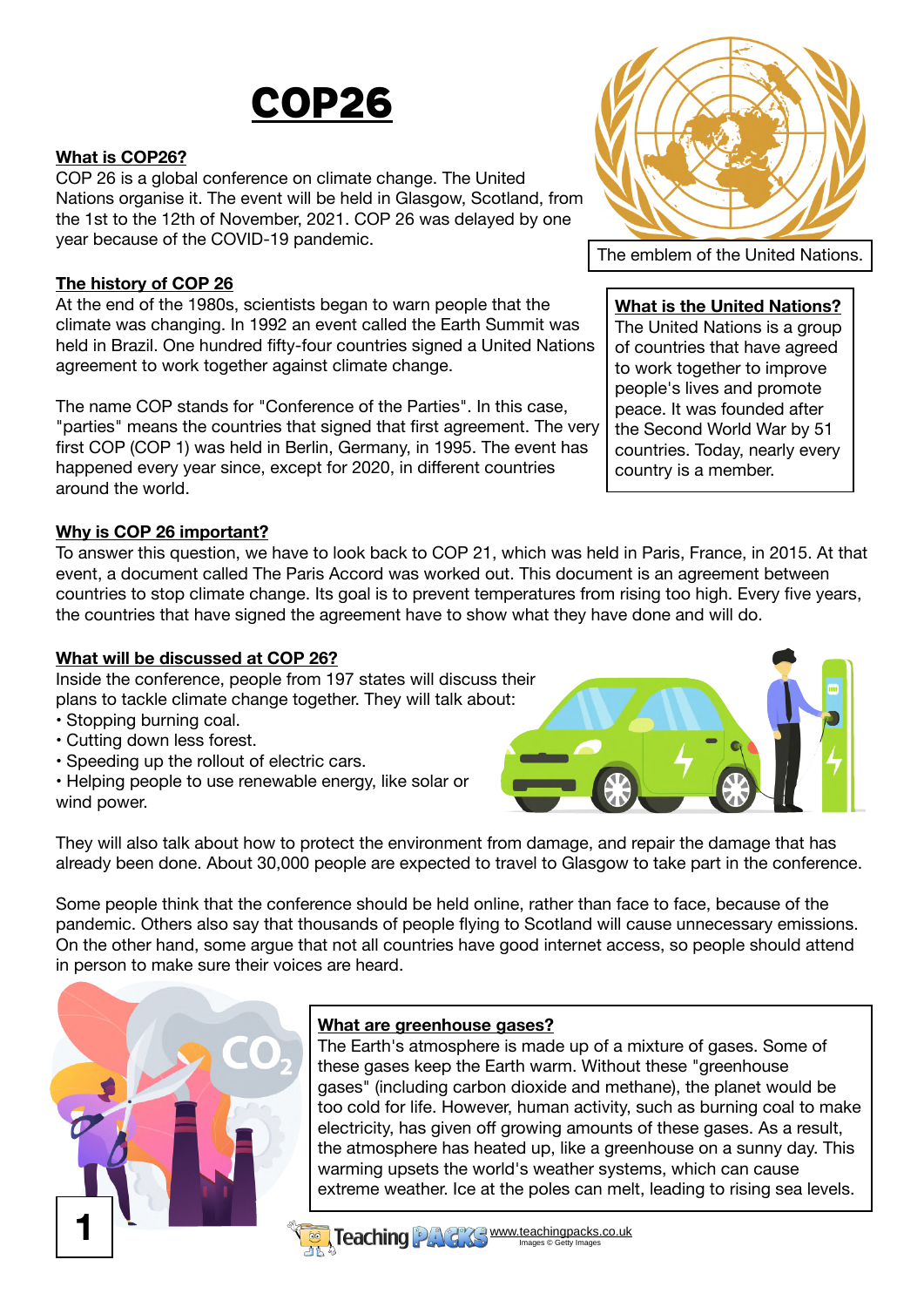- 1. In which country will COP 26 be held?
- $\Box$  France
- $\Box$  Brazil
- □ Scotland
- 2. Why wasn't there a COP conference in 2020?
- $\Box$  It was postponed because of the COVID-19 pandemic.
- $\Box$  They don't happen every year.
- $\Box$  They forgot.
- 3. What is the missing word in this name:  $\qquad \qquad$  of the Parties?
- $\Box$  Climate
- □ Conference
- $\Box$  Change
- 4. In which city was the first COP held?
- □ Berlin
- □ Glasgow
- □ London
- 5. What is a document?
- A written record
- A doctor's note
- $\Box$  A promise
- 6. What kind of word is 'protect'?
- $\Box$  A noun
- $\Box$  A verb
- $\Box$  An adjective
- 7. Which of these is a reason given in the text for holding the conference online?
- More people can attend.
- $\Box$  The COVID-19 pandemic.
- $\Box$  There isn't enough space in Glasgow.

8. What are the gases that cause the Earth's atmosphere to heat up called?

- Glasshouse gases
- $\Box$  Glasgow gases
- Greenhouse gases

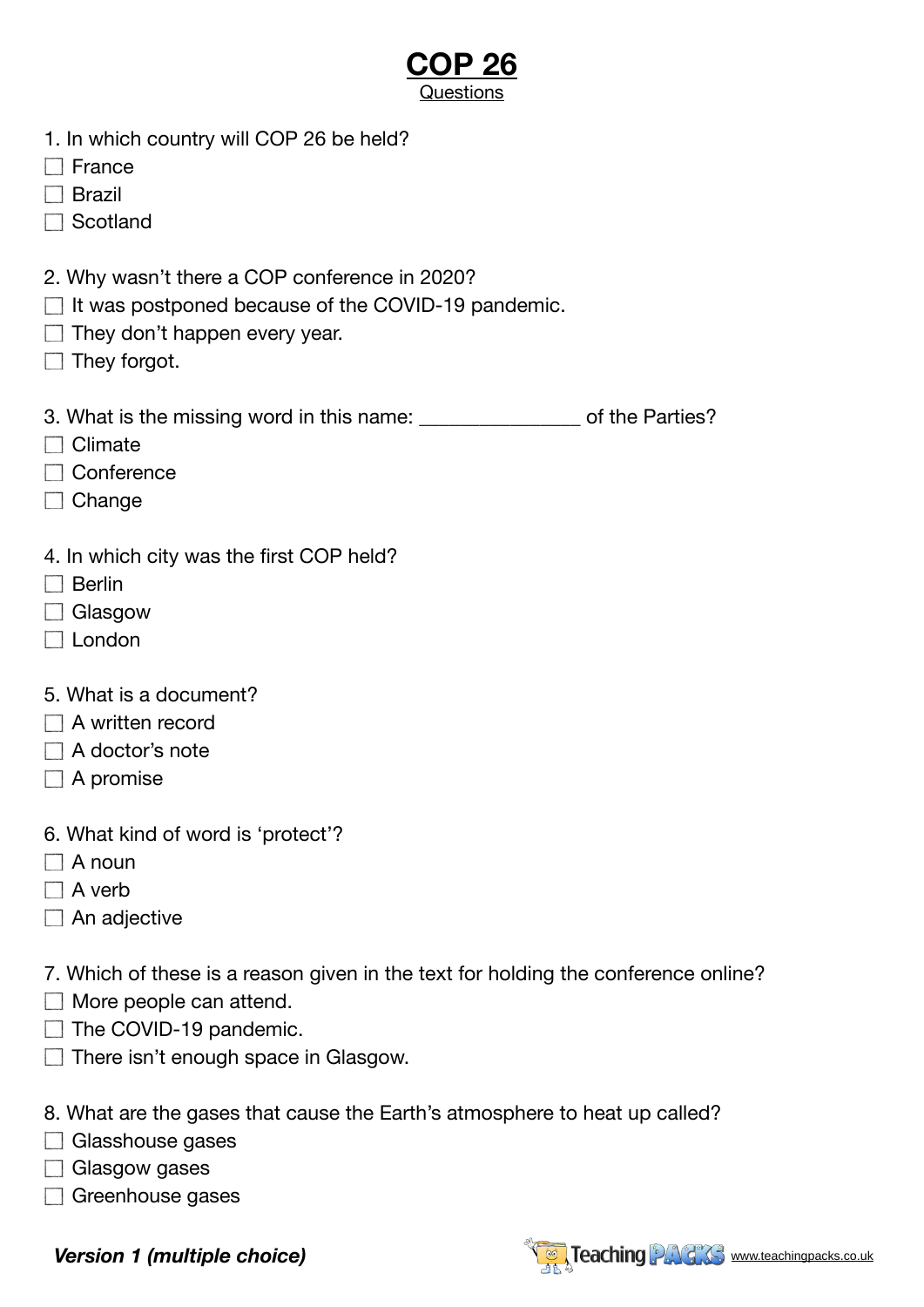### **COP 26 Answers**

- 1. In which country will COP 26 be held?
- $\Box$  France
- $\Box$  Brazil
- Scotland
- 2. Why wasn't there a COP conference in 2020?
- If It was postponed because of the COVID-19 pandemic.
- $\Box$  They don't happen every year.
- $\Box$  They forgot.
- 3. What is the missing word in this name:  $\qquad \qquad$  of the Parties?
- $\Box$  Climate
- **M** Conference
- $\Box$  Change
- 4. In which city was the first COP held?
- **Ø** Berlin
- □ Glasgow
- $\Box$  London
- 5. What is a document?
- **M** A written record
- A doctor's note
- $\Box$  A promise
- 6. What kind of word is 'protect'?
- $\Box$  A noun
- M A verb
- $\Box$  An adjective
- 7. Which of these is a reason given in the text for holding the conference online?
- More people can attend.
- The COVID-19 pandemic.
- $\Box$  There isn't enough space in Glasgow.
- 8. What are the gases that cause the Earth's atmosphere to heat up called?
- Glasshouse gases
- $\Box$  Glasgow gases
- Greenhouse gases

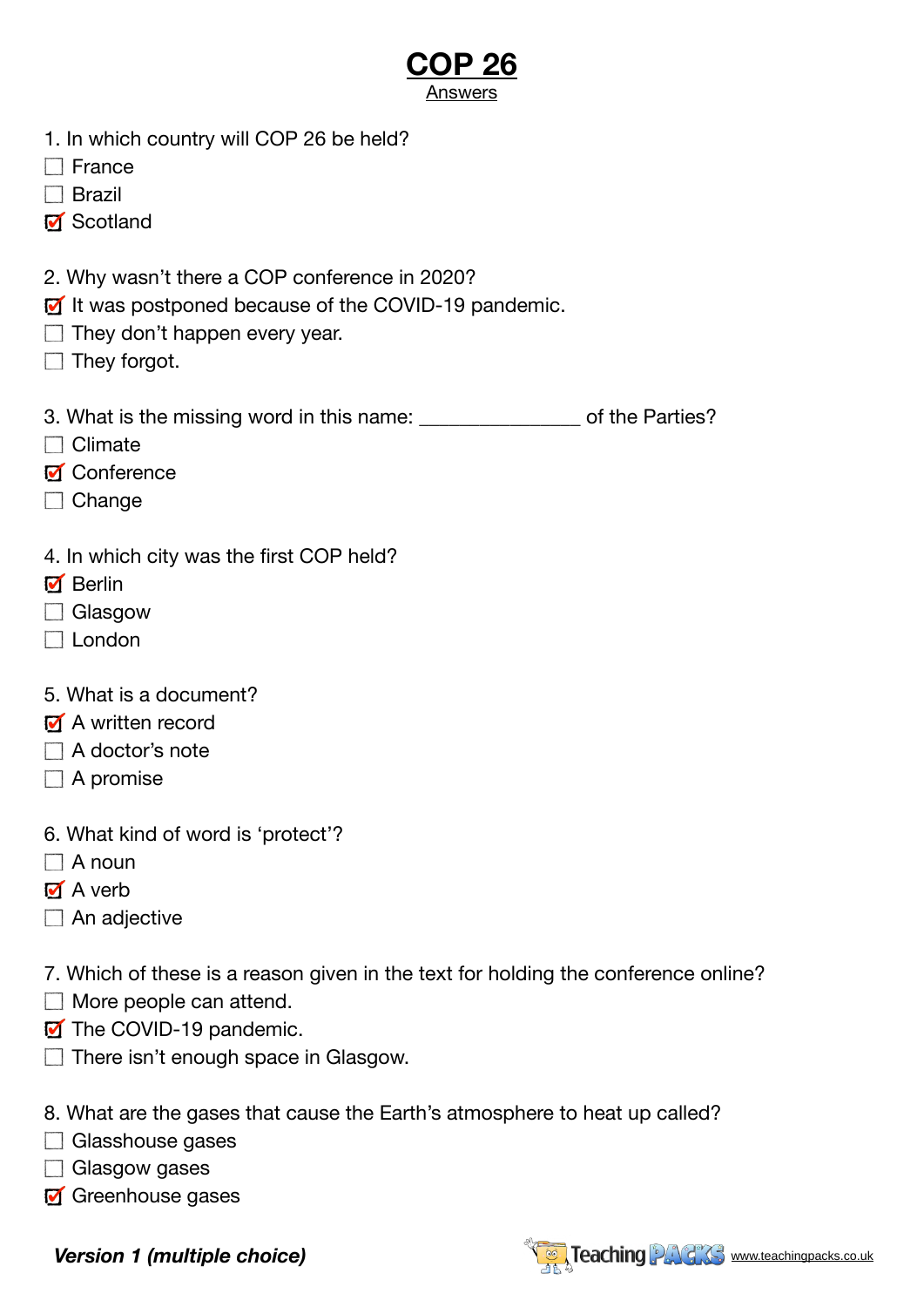| 1. Which country will COP 26 be held in?                             |                 |
|----------------------------------------------------------------------|-----------------|
| 2. Why wasn't there a COP conference in 2020?                        |                 |
| 3. Complete the missing word in this name:<br>4. What is a document? | of the Parties. |
| 5. What kind of word is 'protect'?<br>$\Lambda$ noun                 |                 |

- $\Box$  A noun
- $\Box$  A verb
- $\Box$  An adjective

6. Give one reason, from the text, why some people think that the conference should be held online.

\_\_\_\_\_\_\_\_\_\_\_\_\_\_\_\_\_\_\_\_\_\_\_\_\_\_\_\_\_\_\_\_\_\_\_\_\_\_\_\_\_\_\_\_\_\_\_\_\_\_\_\_\_\_\_\_\_\_\_\_\_\_\_\_\_\_\_\_\_\_\_\_\_\_\_\_\_\_\_\_\_\_\_\_\_\_\_\_\_

\_\_\_\_\_\_\_\_\_\_\_\_\_\_\_\_\_\_\_\_\_\_\_\_\_\_\_\_\_\_\_\_\_\_\_\_\_\_\_\_\_\_\_\_\_\_\_\_\_\_\_\_\_\_\_\_\_\_\_\_\_\_\_\_\_\_\_\_\_\_\_\_\_\_\_\_\_\_\_\_\_\_\_\_\_\_\_\_\_

7. What are the gases that cause the Earth's atmosphere to heat up called?

8. Number these events in chronological order. The first one has been done for you.

| COP 26 held in Glasgow.       |  |
|-------------------------------|--|
| United Nations founded.       |  |
| <b>ICOP 1 held in Berlin.</b> |  |

9. Draw lines to match each word or phrase to its definition.

| atmosphere          | Power from sources that will not run out. |
|---------------------|-------------------------------------------|
| conference          | The gases around Earth.                   |
| improve             | Meeting to talk about an issue.           |
| renewable<br>energy | Make better.                              |

10. Using information from the text, use a tick to show whether each statement is true or false.

|                                                   | True | <b>False</b>                                  |
|---------------------------------------------------|------|-----------------------------------------------|
| <b>COP 26 will be held in Paris.</b>              |      |                                               |
| There are 51 members of the United Nations today. |      |                                               |
| Burning coal causes greenhouse gas emissions.     |      |                                               |
| Version 1                                         |      | <b>Teaching PAGAS</b> www.teachingpacks.co.uk |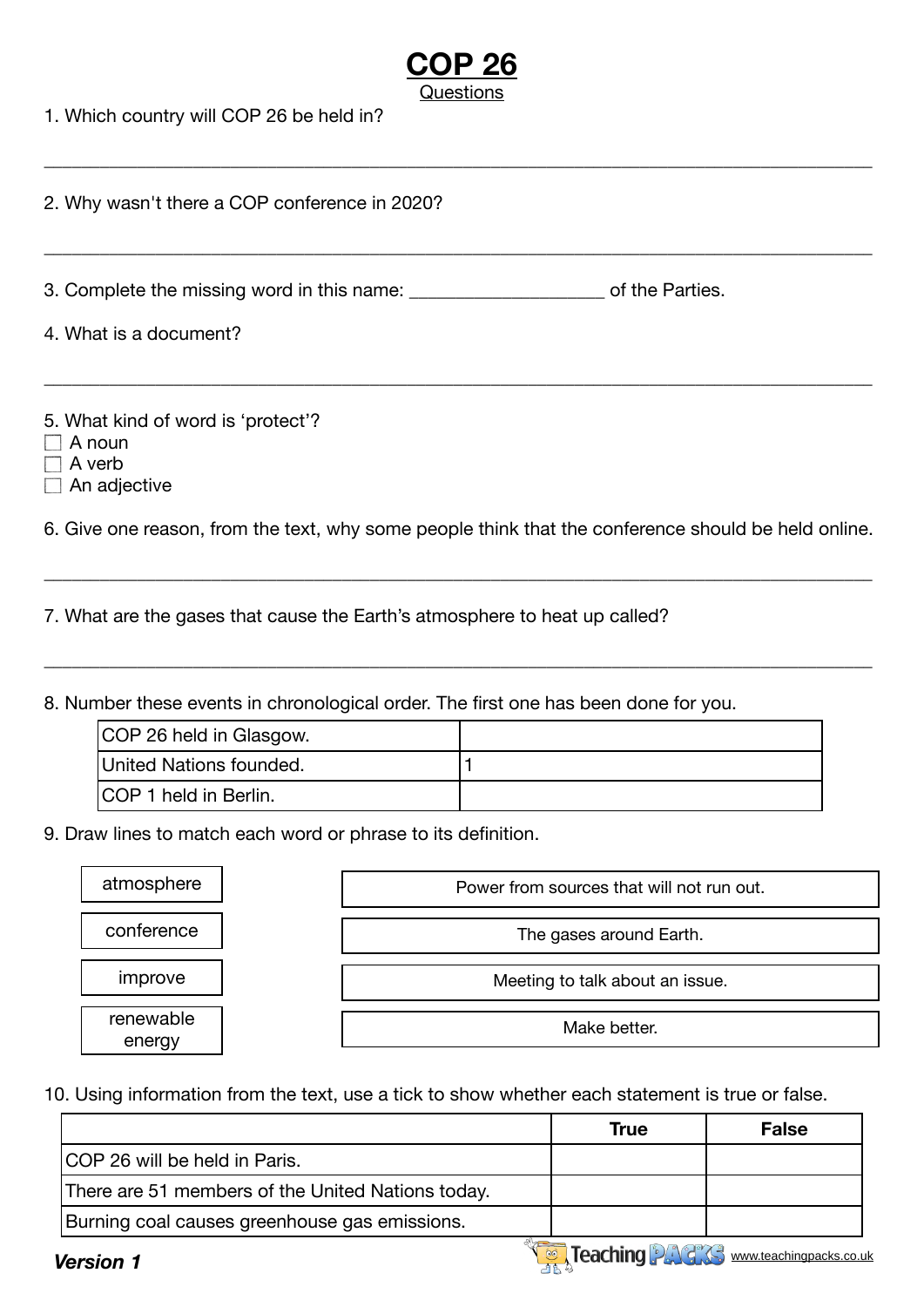|                                               | Answers           |                 |
|-----------------------------------------------|-------------------|-----------------|
| 1. Which country will COP 26 be held in?      |                   |                 |
| <b>Scotland</b>                               |                   |                 |
| 2. Why wasn't there a COP conference in 2020? |                   |                 |
| Due to the COVID-19 pandemic.                 |                   |                 |
| 3. Complete the missing word in this name:    | <b>Conference</b> | of the Parties. |
| 4. What is a document?                        |                   |                 |
| Something that is written down.               |                   |                 |
|                                               |                   |                 |

**COP 26** 

5. What kind of word is 'protect'?

 $\Box$  A noun

 $\blacksquare$  A verb

 $\Box$  An adjective

6. Give one reason, from the text, why some people think that the conference should be held online.

## \_\_\_\_\_\_\_\_\_\_\_\_\_\_\_\_\_\_\_\_\_\_\_\_\_\_\_\_\_\_\_\_\_\_\_\_\_\_\_\_\_\_\_\_\_\_\_\_\_\_\_\_\_\_\_\_\_\_\_\_\_\_\_\_\_\_\_\_\_\_\_\_\_\_\_\_\_\_\_\_\_\_\_\_\_\_\_\_\_ *The pandemic OR flying will cause emissions.*

7. What are the gases that cause the Earth's atmosphere to heat up called?

#### \_\_\_\_\_\_\_\_\_\_\_\_\_\_\_\_\_\_\_\_\_\_\_\_\_\_\_\_\_\_\_\_\_\_\_\_\_\_\_\_\_\_\_\_\_\_\_\_\_\_\_\_\_\_\_\_\_\_\_\_\_\_\_\_\_\_\_\_\_\_\_\_\_\_\_\_\_\_\_\_\_\_\_\_\_\_\_\_\_ *Greenhouse gases.*

8. Number these events in chronological order. The first one has been done for you.

| COP 26 held in Glasgow.       |  |
|-------------------------------|--|
| United Nations founded.       |  |
| <b>ICOP 1 held in Berlin.</b> |  |

9. Draw lines to match each word or phrase to its definition.

| atmosphere          | Power from sources that will not run out. |
|---------------------|-------------------------------------------|
| conference          | The gases around Earth.                   |
| improve             | Meeting to talk about an issue.           |
| renewable<br>energy | Make better.                              |

10. Using information from the text, use a tick to show whether each statement is true or false.

|                                                   | True | <b>False</b> |
|---------------------------------------------------|------|--------------|
| ICOP 26 will be held in Paris.                    |      |              |
| There are 51 members of the United Nations today. |      |              |
| Burning coal causes greenhouse gas emissions.     |      |              |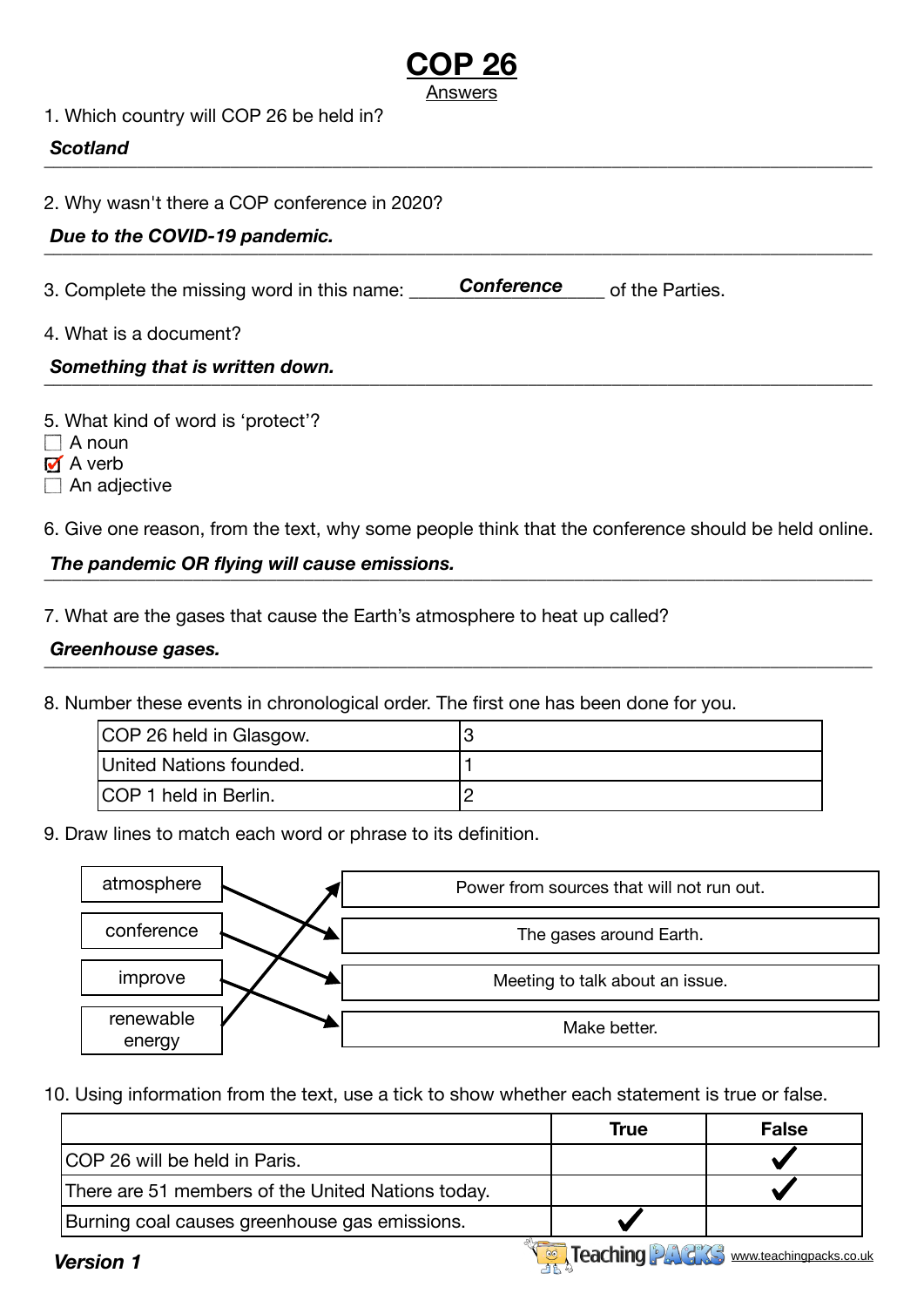

#### **What is COP26?**

COP26 is a global conference on climate change organised by the United Nations. The event will be held in Glasgow, Scotland, from the 1st to the 12th November 2021. Unfortunately, due to the COVID-19 pandemic, the conference was delayed by one year.

#### **The Path to COP 26**

At the end of the 1980s, scientists had begun to warn that the climate was changing. As a result, the United Nations developed The United Nations Framework Convention on Climate Change (UNFCCC), a way for countries to work together to address the challenges of climate change. 154 states signed the convention at the 1992 Earth Summit, held in Rio de Janeiro, Brazil.

The name COP stands for Conference of the Parties. In this case, "parties" means the countries that have agreed to the UNFCCC. The very first COP (COP 1) was held in Berlin, Germany, in 1995. The event has occurred every year since, except for 2020, in venues all around the world.

#### **Why is COP 26 important?**

To answer this question, we have to look back to COP 21, held in Paris, France, in 2015. At that event, The Paris Agreement, also known as the Paris Accord, was negotiated. This document is an agreement between countries to reduce global greenhouse gas emissions. Its goal is to prevent temperatures from rising more than 2ºC above the mean temperature before 1900. The hope is that this can be kept down to 1.5 °C, as a rise of 2 degrees is likely to cause significant problems. Every five years, the countries that have signed the agreement have to show what they have done and will do to meet the terms of the Paris Agreement.

#### **What will be discussed at COP 26?**

Inside the conference, negotiators from the 197 states that are parties to the UNFCCC will discuss their plans and ambitions to tackle climate change together.

- There is expected to be a focus on plans to:
- Phase out the use of coal.
- Slow the rate of deforestation.
- Accelerate the rollout of electric vehicles.
- Promote the use of renewable energies.

The delegates will also consider how to protect the environment from damage, and repair the damage that has already been done.

Outside, it is likely that climate change campaigners will gather to call for urgent action on climate change. All told, around 30,000 people are expected to travel to Glasgow to take part in the conference. Some people think that the conference should be held virtually, rather than face to face, because of the pandemic. Others also consider that thousands of people flying to Scotland to take part will cause unnecessary emissions. On the other hand, some argue that not all countries have reliable internet access, so delegates should attend in person to make sure that their voices are heard on this globally important issue.



### **What are greenhouse gases?**

The Earth's atmosphere is made up of a mixture of gases. Some of these gases are important in keeping the Earth warm. Without these "greenhouse gases" (including carbon dioxide and methane), the planet could not sustain life. However, in recent years human activity, such as burning coal to make electricity, and animal farming, have emitted increasing amounts of these gases. This has caused the atmosphere to heat up, like a greenhouse on a sunny day. This warming disrupts the world's weather systems, causing extreme weather, and melts ice at the poles, leading to rising sea levels.

$$
\left(\begin{pmatrix} 1 & 0 \\ 0 & 1 \end{pmatrix}\right)
$$

The emblem of the United Nations.

#### **What is the United Nations?**

The United Nations is a group of countries that have agreed to work together to improve people's lives and promote peace. It was founded after the Second World War by 51 countries. Today, nearly every country on the planet is a member.



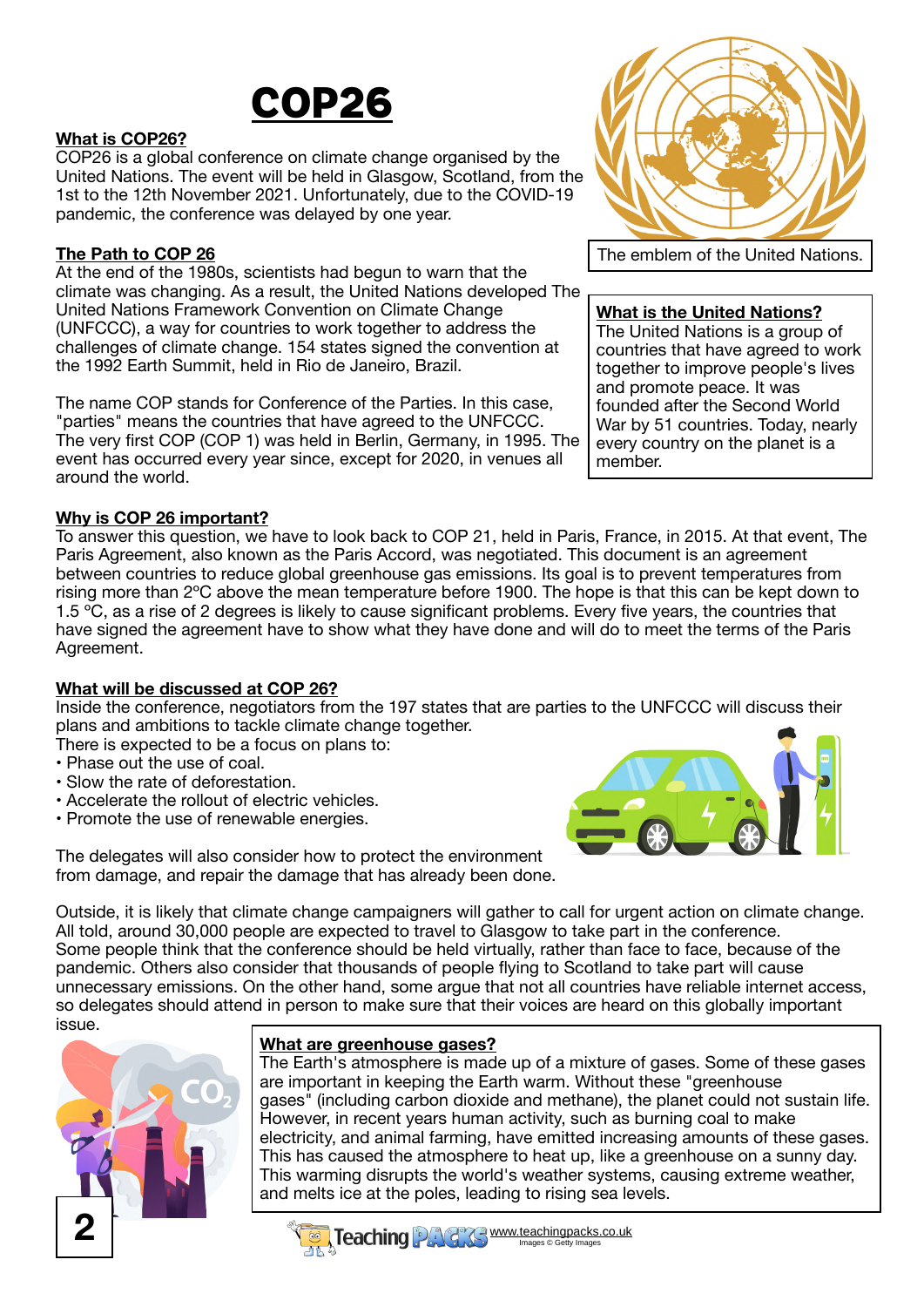- 1. In which country will COP 26 be held?
- $\Box$  France
- $\Box$  Brazil
- □ Scotland
- 2. Why wasn't there a COP conference in 2020?
- $\Box$  It was postponed because of the COVID-19 pandemic.
- $\Box$  They don't happen every year.
- $\Box$  No one could decide where to have it.
- 3. What does the 'C' in COP stand for?
- $\Box$  Climate
- □ Conference
- $\Box$  Convention
- 4. What is the meaning of the word 'venues'?
- $\Box$  Places
- □ Countries
- $\Box$  Languages
- 5. In which city was the first COP held?
- $\Box$  Berlin
- □ Glasgow
- $\Box$  London
- 6. What kind of word is 'accelerate'?
- $\Box$  A verb
- $\Box$  An adjective
- $\Box$  An adverb

7. Tick the **two** reasons, given in the text, why some people think that the conference should be held online:

- $\Box$  The COVID-19 pandemic.
- Glasgow doesn't have enough room for 30,000 people.
- $\Box$  Emissions from people flying to the conference.
- 8. Which of these is NOT a greenhouse gas?
- $\Box$  Methane
- Carbon dioxide
- □ Oxygen
	-

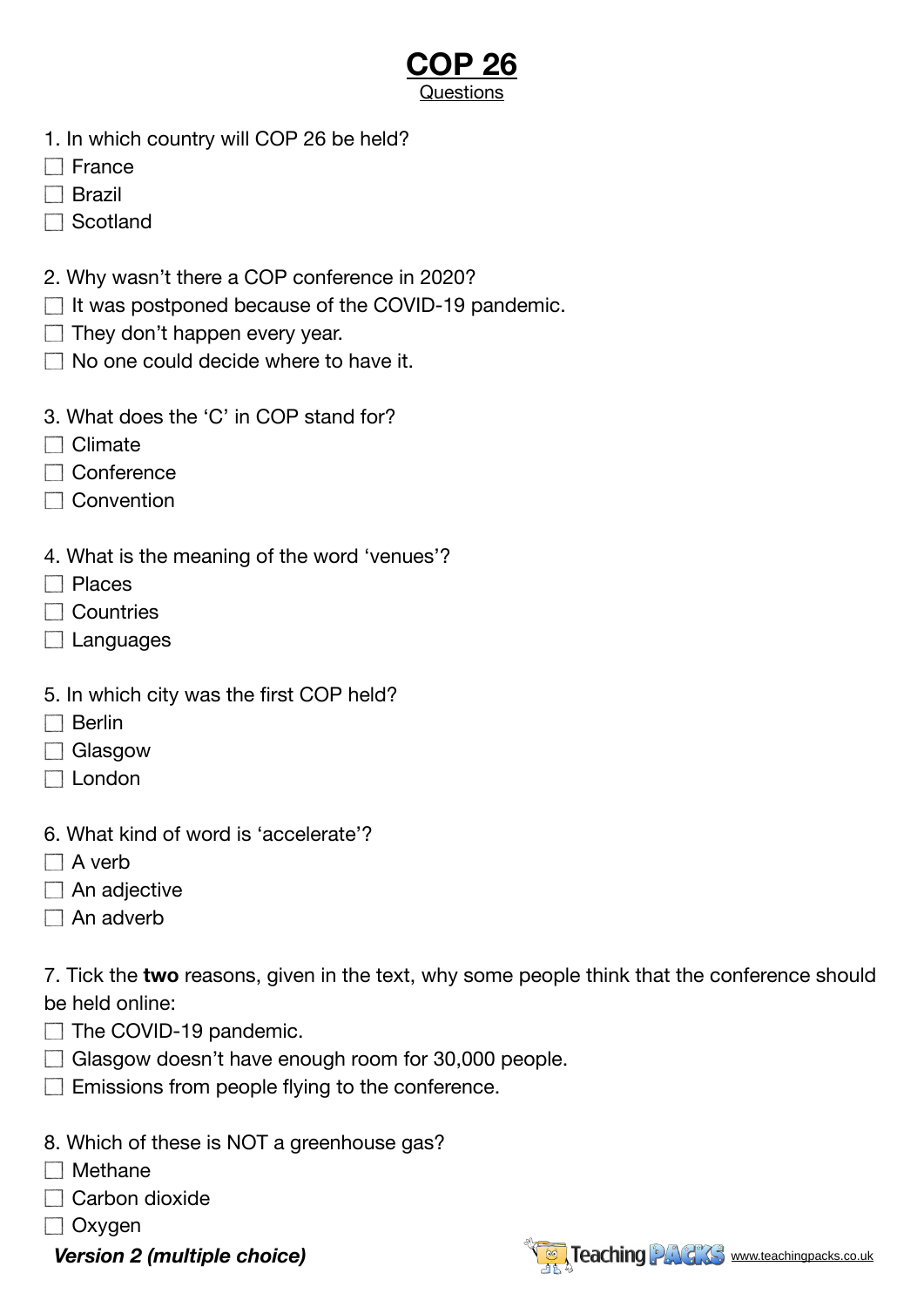### **COP 26 Answers**

- 1. In which country will COP 26 be held?
- $\Box$  France
- $\Box$  Brazil
- Scotland
- 2. Why wasn't there a COP conference in 2020?
- If It was postponed because of the COVID-19 pandemic.
- $\Box$  They don't happen every year.
- $\Box$  No one could decide where to have it.
- 3. What does the 'C' in COP stand for?
- $\Box$  Climate
- **M** Conference
- $\Box$  Convention
- 4. What is the meaning of the word 'venues'?
- **M** Places
- □ Countries
- $\Box$  Languages
- 5. In which city was the first COP held?
- $\blacksquare$  Berlin
- □ Glasgow
- $\Box$  London
- 6. What kind of word is 'accelerate'?
- $\overline{M}$  A verb
- $\Box$  An adjective
- $\Box$  An adverb

7. Tick the **two** reasons, given in the text, why some people think that the conference should be held online:

- **T** The COVID-19 pandemic.
- Glasgow doesn't have enough room for 30,000 people.
- $\mathbf{\mathcal{F}}$  Emissions from people flying to the conference.
- 8. Which of these is NOT a greenhouse gas?
- $\Box$  Methane
- Carbon dioxide
- **M** Oxygen
	-

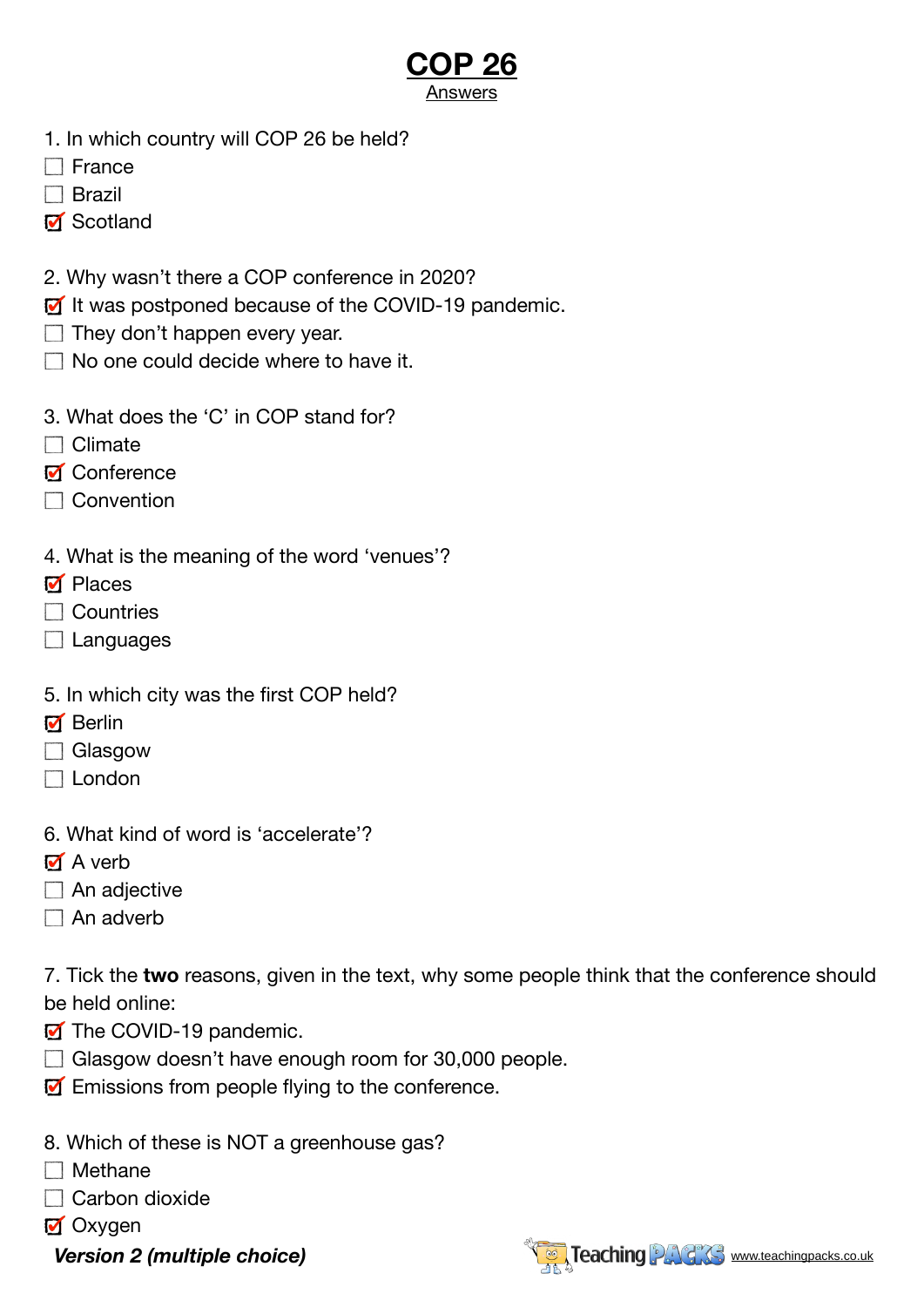\_\_\_\_\_\_\_\_\_\_\_\_\_\_\_\_\_\_\_\_\_\_\_\_\_\_\_\_\_\_\_\_\_\_\_\_\_\_\_\_\_\_\_\_\_\_\_\_\_\_\_\_\_\_\_\_\_\_\_\_\_\_\_\_\_\_\_\_\_\_\_\_\_\_\_\_\_\_\_\_\_\_\_\_\_\_\_\_\_

\_\_\_\_\_\_\_\_\_\_\_\_\_\_\_\_\_\_\_\_\_\_\_\_\_\_\_\_\_\_\_\_\_\_\_\_\_\_\_\_\_\_\_\_\_\_\_\_\_\_\_\_\_\_\_\_\_\_\_\_\_\_\_\_\_\_\_\_\_\_\_\_\_\_\_\_\_\_\_\_\_\_\_\_\_\_\_\_\_

\_\_\_\_\_\_\_\_\_\_\_\_\_\_\_\_\_\_\_\_\_\_\_\_\_\_\_\_\_\_\_\_\_\_\_\_\_\_\_\_\_\_\_\_\_\_\_\_\_\_\_\_\_\_\_\_\_\_\_\_\_\_\_\_\_\_\_\_\_\_\_\_\_\_\_\_\_\_\_\_\_\_\_\_\_\_\_\_\_

1. Which country will COP 26 be held in?

\_\_\_\_\_\_\_\_\_\_\_\_\_\_\_\_\_\_\_\_\_\_\_\_\_\_\_\_\_\_\_\_\_\_\_\_\_\_\_\_\_\_\_\_\_\_\_\_\_\_\_\_\_\_\_\_\_\_\_\_\_\_\_\_\_\_\_\_\_\_\_\_\_\_\_\_\_\_\_\_\_\_\_\_\_\_\_\_\_ 2. Why wasn't there a COP conference in 2020?

3. What does COP stand for?

4. What is the meaning of the word 'venues'?

5. What kind of word is 'accelerate'?

 $\Box$  A noun

 $\Box$  A verb

 $\Box$  An adjective

 $\Box$  An adverb

6. Give two reasons, from the text, why some people think that the conference should be held online.

\_\_\_\_\_\_\_\_\_\_\_\_\_\_\_\_\_\_\_\_\_\_\_\_\_\_\_\_\_\_\_\_\_\_\_\_\_\_\_\_\_\_\_\_\_\_\_\_\_\_\_\_\_\_\_\_\_\_\_\_\_\_\_\_\_\_\_\_\_\_\_\_\_\_\_\_\_\_\_\_\_\_\_\_\_\_\_\_\_

\_\_\_\_\_\_\_\_\_\_\_\_\_\_\_\_\_\_\_\_\_\_\_\_\_\_\_\_\_\_\_\_\_\_\_\_\_\_\_\_\_\_\_\_\_\_\_\_\_\_\_\_\_\_\_\_\_\_\_\_\_\_\_\_\_\_\_\_\_\_\_\_\_\_\_\_\_\_\_\_\_\_\_\_\_\_\_\_\_

7. Name two greenhouse gases mentioned in the text.

8. Number these events in chronological order. The first one has been done for you.

| Paris Accord negotiated.              |  |
|---------------------------------------|--|
| COP 26 held in Glasgow.               |  |
| United Nations founded.               |  |
| ICOP 1 held in Berlin.                |  |
| <b>UNFCCC signed at Earth Summit.</b> |  |

9. Draw lines to match each word or phrase to its definition.

| atmosphere  | Help to encourage.                  |
|-------------|-------------------------------------|
| emissions   | The gases around Earth.             |
| significant | Substances that have been released. |
| promote     | Substantial.                        |

10. Using information from the text, use a tick to show whether each statement is true or false.

|                                                                                    | <b>True</b> | <b>False</b> |
|------------------------------------------------------------------------------------|-------------|--------------|
| ICOP 26 will be held in Paris.                                                     |             |              |
| The conference is expected to discuss ways to reduce<br>the rate of deforestation. |             |              |
| There are 51 members of the United Nations today.                                  |             |              |
| Burning coal causes greenhouse gas emissions.                                      |             |              |